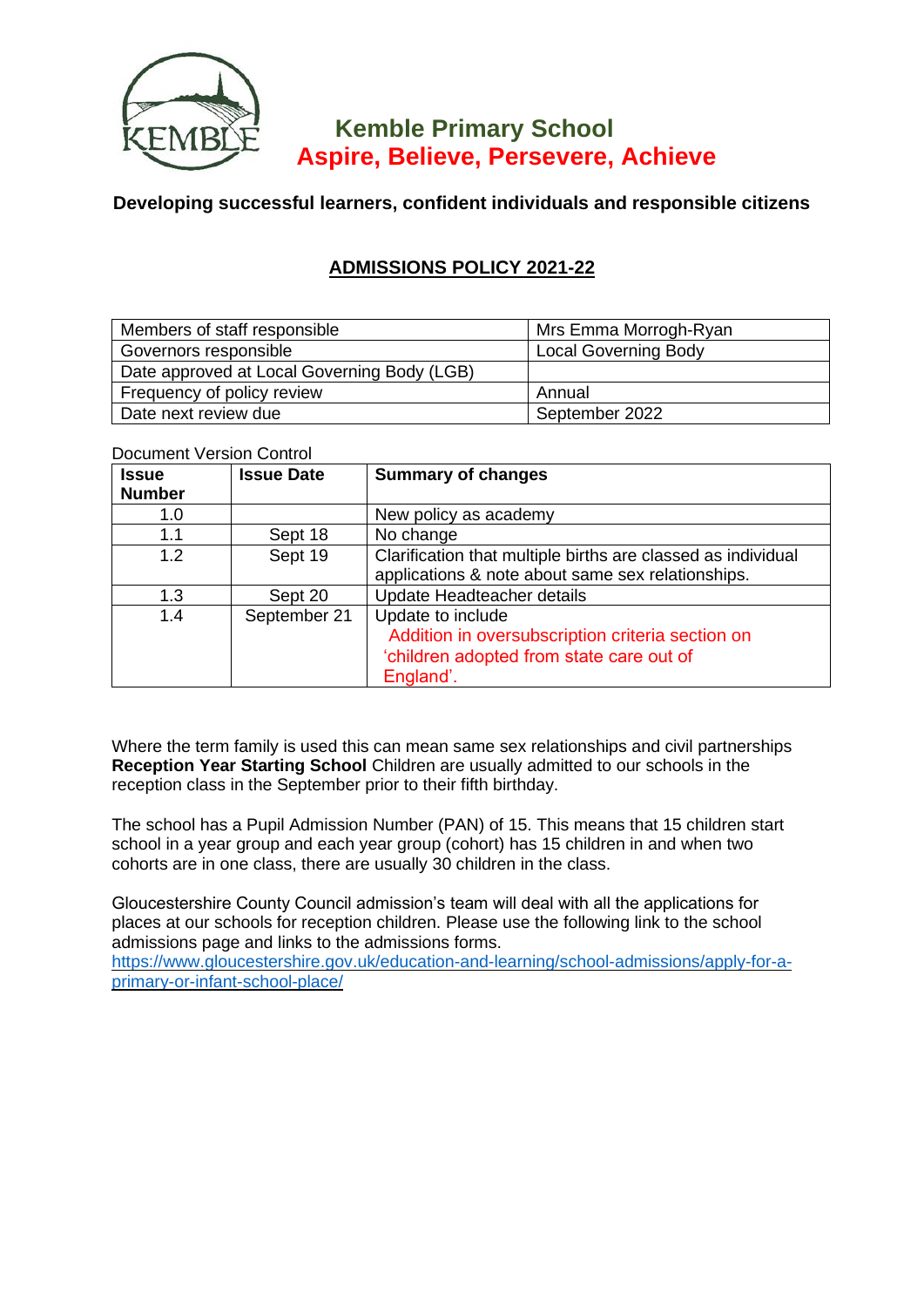#### **Settling in**

The usual admission arrangements are for all the reception children to begin school parttime for the first 2 weeks of the autumn term (planned by using parent feedback). Week 1 mornings only, week 2 mornings and lunch time and then week 3 full time. After this, the younger children attend full-time if parents and the school staff feel that they are able to benefit from full-time attendance

without becoming distressed or overtired, which is usually after week 5. We make sure that all reception children have a Year 6 buddy (Year 5 children meet them on their pre-starting school visits) so that when they start school they have an older child for support at play times and lunch times. This relationship lasts all year and children have opportunities to read and sometimes work together.

#### **Visits**

We welcome visits to the school. Parents who would like to visit the School or who are considering entering their children for admission are asked to get in touch with the Headteacher who is always willing to show parents around and to answer any questions that they may have.

#### **In Year admissions**

For applications which are made outside of the normal year of entry to the school, our schools are responsible for offering places using the categories stated above and will inform parents their child/children have a place at the school. Please use the in-year admissions form on the above GCC website. Currently the Local Authority inform us when there is an in year admission request and we follow the normal Local Authority guidance for admission.

#### **Oversubscription criteria**

Where applications for admission exceed the number of places available, the following criteria will be applied, in the order set out below, to decide which children to admit:

The 2021 School Admissions Code (the Code) requires children who appear (to the admission authority) to have been in state care outside of England and ceased to be in state care as a result of being adopted to be given equal first priority in admission arrangements, alongside looked after children (LAC) and children who were previously looked after by English local authorities (PLAC). This advice refers to these children as internationally adopted previously looked after children – "**IAPLAC"**.

A 'looked after child' ( 1 ) or a child who was previously looked after but immediately after being looked after became subject to an adoption( 2 ) child arrangements order (residency order) ( 3 ) or special guardianship order ( 4 ) including those who appear to the admission authority to have been in state care outside of England and ceased to be in state care as a result of being adopted ( 5 ).

- (1) A 'looked after child' is a child who is (a) in the care of a local authority, or (b) being provided with accommodation by a local authority in the exercise of their social services functions (see the definition in Section 22(1) of the Children Act 1989) at the time of making an application to a school. In Gloucestershire, such children are referred to as Children in Care.
- (2) This includes children who were adopted under the Adoption Act 1976 (see section 12 adoption orders) and children who were adopted under the Adoption and Children's Act 2002 (see section 46 adoption orders).
- (3) Under the provisions of s.12 of the Children and Families Act 2014.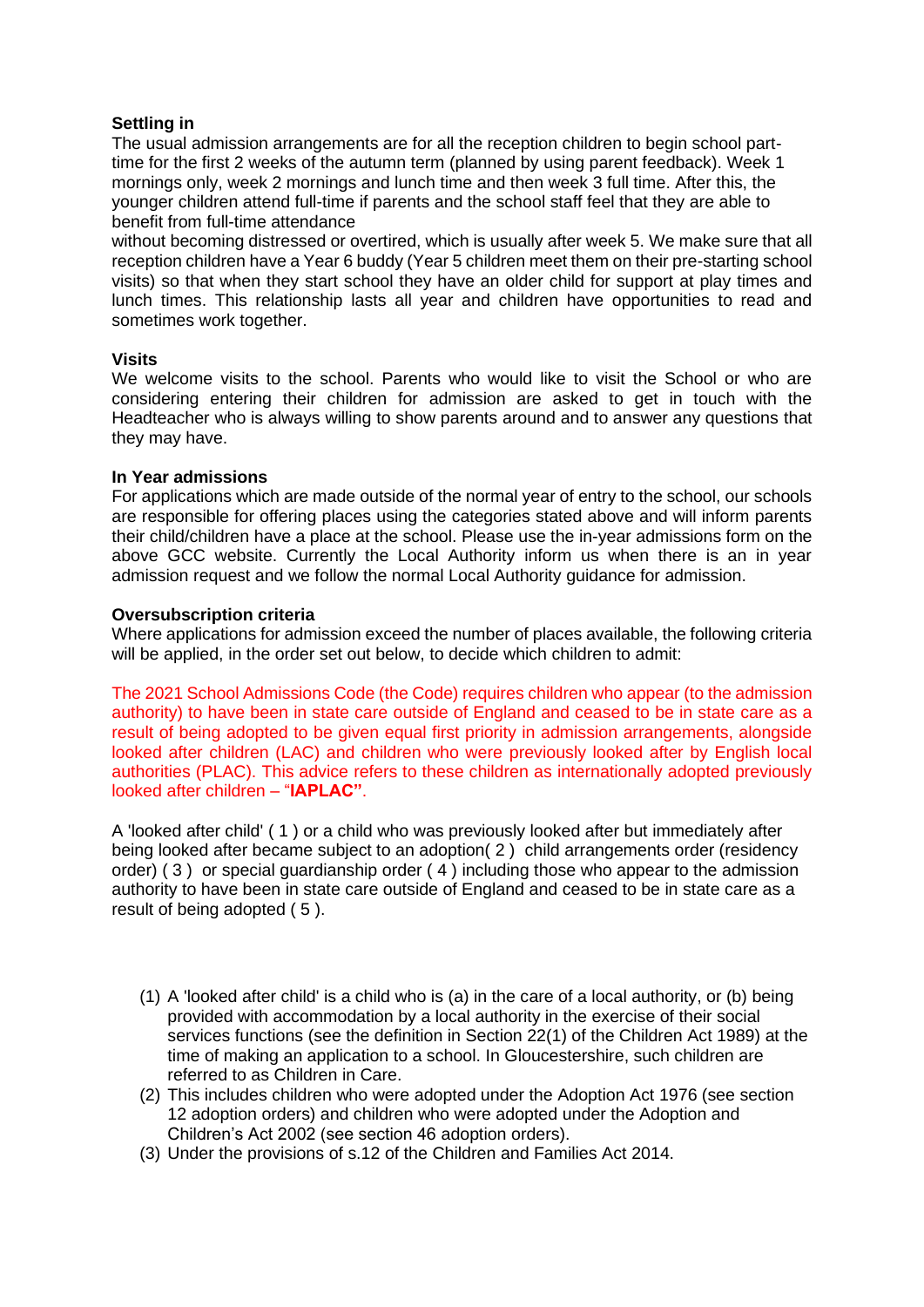- (4) See Section 14A of the Children Act 1989 which defines a 'special guardianship order' as an order appointing one or more individuals to be a child's special guardian (or special guardians).
- *(5)* A child is regarded as having been in state care outside of England if they were in the care of or were accommodated by a public authority, a religious organisation, or any other provider of care whose sole or main purpose is to benefit society.

2. Children who have siblings attending the school and who will continue to do so at the time of their admission. We use the Local Authority's standard definition of 'sibling': 'a brother or sister, half brother or sister, adopted brother or sister, step brother or sister, or the child of the parent/carer's partner as well as children who are brought together as a family by a same sex civil partnership. In every case, the child must be living in the same family unit at the same address, at the time of application.' (Twins and children from multiple births will be considered as individual applications).

3. Pupils with the strongest geographical claim based on straight line distance proximity of the child's home - those living nearer being accorded priority. This link shows last distances offered for each school: [https://www.gloucestershire.gov.uk/education-and-learning/school](https://www.gloucestershire.gov.uk/education-and-learning/school-admissions-scheme-criteria-and-protocol/allocation-day-statistics-for-gloucestershire-schools/)[admissions-scheme-criteria-and-protocol/allocation-day-statistics-for-gloucestershire](https://www.gloucestershire.gov.uk/education-and-learning/school-admissions-scheme-criteria-and-protocol/allocation-day-statistics-for-gloucestershire-schools/)[schools/](https://www.gloucestershire.gov.uk/education-and-learning/school-admissions-scheme-criteria-and-protocol/allocation-day-statistics-for-gloucestershire-schools/)

#### **Oversubscription**

In the event of oversubscription in any of the above criterion, places will be allocated to children with the strongest geographical claim, measured in a straight line from the Ordnance Survey Address Point of the child's home address (including flats) to Reception at the School, using the Local Authority's computerised measuring system, with those living closer to the school receiving the higher priority. If necessary, if two or more children live at a precise equitable distance from the school, a further tie-break of random allocation based on names being drawn in a lottery at a specified time by our admissions team will be applied, although we will endeavor to treat twins and children from multiple births jointly.

#### **Appeals & waiting list**

If the school is oversubscribed a formal appeals procedure exists. Parents are invited to lodge an appeal in writing, addressed to the School, and their case will be heard by an independent Appeals Panel. We currently buy into the appeals process via GCC. The waiting list will be prioritised according to the school's oversubscription criteria above. GCC currently holds our waiting lists.

#### **Education Health Care Plan**

Pupils with an Education Health Care Plan naming Kemble Primary School will be offered a place prior to the oversubscription criteria being used to fill additional places at the School and, in the case of in-year admissions, even if the school is full.

#### **Fair Access Protocols**

A vulnerable child within the Local Authority Protocols requiring a place in school will take precedent over any child on the waiting list.

#### **Admission of Summer Born Children for Reception Entry**

The Local Governing Body acknowledges the updated advice from the Department of Education that, parents/carers of "summer born" children (born between 1 April and 31 August) may request to start the Reception Class of a school a whole academic year later.